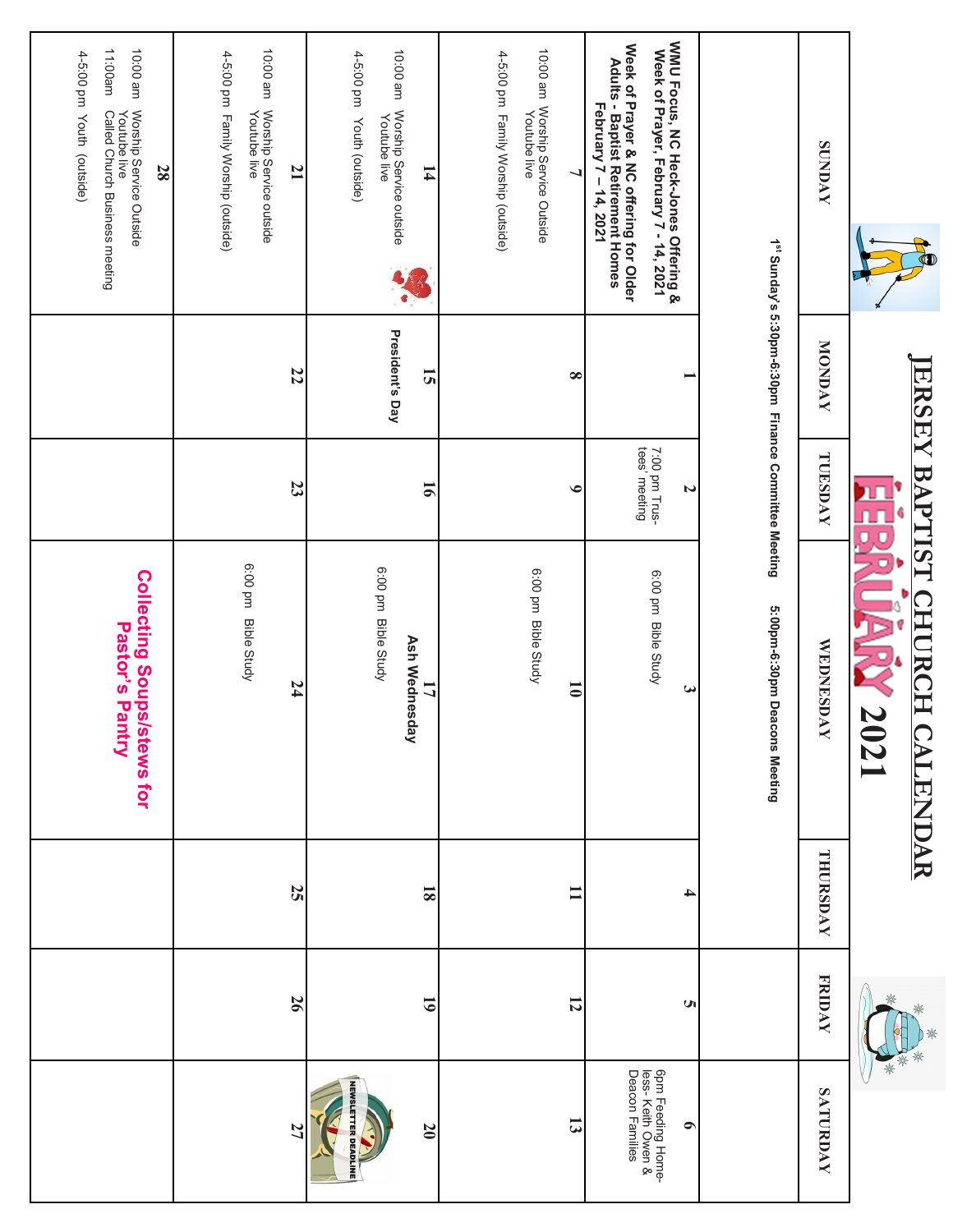#### **Sound/Technology schedule:**  Sunday set up- 8am Wed. set up—5:45pm

Feb. 3 (Wed. practice) A) Kevin M) Grant

- Feb. 7 A) Dan
- M) Grant V) Trey
- Feb. 10 (Wed. practice) A) Kevin M) Patrick

Feb. 14 A) Kevin M) Patrick V) Jared Feb. 17 (Wed. practice) A) Kevin M) Tanner

- Feb. 21 A) Dan M) Wrenn
- V) Tanner

Feb. 24 (Wed. practice) A) Kevin M) Dave Feb. 28 A) Kevin M) Dave

- V) Trey W)
- \*\*\*\*\*\*\*\*\*\*\*\*\*\*\*\*\*\*
- A audio/sound M - media/graphics/YouTube
- V video/camera

# **Deacon Family Ministry**

Bobby Lanning Family Brian Lewis Family Malcolm Myers Family Mike Myers Family Roger Myers Family Chris Myers Family Mildred Smith Edith Myers Elliott Smith Family Sue Voyles Logan Ikner Adam Butler

#### **Patrick Cash 336-225-1705**

Lester Darr Family Frances Koonts Sydney Skeen Family Bobby Joe Owen Family Charles Myers Family Bryan Shaw Carl Lemly Family Dolly Lemly Josh Koontz Family Andy Barbee Family Trey Brown

#### **Debra Randall 336-250-0785**

Connie Carrick Carey Sharpe Family David Smith Family Reid Smith Family Robert Sturdivant Family Charlotte Dougan Barbara Trexler Gwen Lanning Cindy Grentzinger Family Dan Kalabon Family Clegg Yarbrough Family Dawn Shields Poole Brent & Cindy Todd

Aline Lyon Susan Gustafson Family Ruth Trexler Roger Hand Terry Trexler Family Keith Weaver Family Kristi Louya Family Betty Hammond Barbara Chapman Rick Myers Family Tony Asbury Family Jonathan Milner Family

#### **Roger Collett 336-669-1528**

George Beeker Family Ruth Swink Sandy Yarborough Family Gerald Moyle Family David Penninger Family Glenn Penninger Family Paul Penninger Family Thomas Penninger Family Shannon Leonard Family Buford Blankenship Family Tommy Jolly Family James Baker Family

#### **Andria Smith 336-240-7987**

Gene Fritts Family Lester Floyd Family Erma Griffin Ann Bowman Family Keith Owen Family Levi Tait Family Matt Riggsbee Family Tracie Getty Phillip Gregory Family Jean Reid Nicki Hedrick Family Sharon Kepley Family Pat Hollifield

#### **Terry Trexler 336-357-6441**

Kelvin Langley Family Eddie Motsinger Family Bill Smith Family Kevin Wattenbarger Family Anderson Everhardt Family Lynn Smith Family David Shields Family Mike Walser Family Gail Sewell Carol Teeter Amy Everhart Family Sandra Pickett Roger Collett Family

# **David Penninger**

**336-462-4108** Tommy Trantham Louise Lookabill Gerry Lookabill Family Greg Dickens Family Lindsay Smith Family Robert Smith Family James Smith Family Pat & Cole Dunning Brenda B. Smith Brent Lookabill Family

# **Keith Owen**

**336-963-3063** Sammy Shoaf Family Peggy Owen Anna Miller Family Eric Mainess Family Wallace Glenn Family Michael Glenn Tina Coggin R. L. Williams Family Jr. Walker Family Zack Yontz Family Gary Yontz Jakie Koonts Family

#### **Tim Trantham 336-596-0638** Patrick Cash Family

John Willis Family Barbara Mason Family Randy Smith Family Don Leonard Family Ralph Randall Family Alice Koontz Family Sarah Musik Family Stacy Bowden Family Timothy Penninger Family

# **Wendy Lewis**

**336-239-1018** Earl Adams Family Leroy Lemly Sheila Trantham Kevin Pennington Family Rachel Shaw George Smith Family Bob Ketchie Carrie Leonard Family Eric Snider Family Grant Snider Family Jared Hager Family Peggy Hilton Carol Hughes Family

#### **Kevin Wattenbarger 336-309-2584**

Marshall Parsons Family Robbie Young Family Eddie Smith Phillip Workman Family Darlene Barneycastle Tim Trantham Family Thomas Trantham Family Roger Hilliard Family John Wall Family Ben Ribelin Family Trisha Vinson Carolyn Tutterrow Family

# church staff

# Pastor

Reverend Dr. Matt Riggsbee tmriggsbee@gmail.com 919-523-7177

### Family Minister

Reverend Megan Hager gantmegan08@gmail.com 704-840-5455

### Ministry Assistant

Pam Shoaf jerseybptch@windstream.net Church 336-357-2721

# **Mission Statement**

Looking upward, growing inward, reaching outward, and moving forward with Jesus

#### **Vision Statement**

We desire to be a community of believers that loves God and others by connecting



#### people to Jesus. We strive to grow God's kingdom by loving, serving, encouraging, adapting, and being equipped to accomplish God's will.

# **Top 5 Values of JBC**

- **Worship & Bible Study**
- **Unity**
- **Generosity**
- **A Welcoming Spirit**
- **Loving, Serving, & Supporting our community and each other**

# **Top 5 Priorities of JBC**

- **Worship & Bible Study**
- **Community Ministry & Missions**
- **Pastoral Care**
- **Ministry with and to families**
- **Informal Social Discipleship**

# **Addresses**

Vicki Voyles, stationed in Korea. PSC 400 Box 6813 APO AP 96273 (Regular postage applies)

**The Hams** *(Justin, Angie, Austin, Cayla Ham)* **Ave de la citadelle 73 5100 Jambes, Belgium**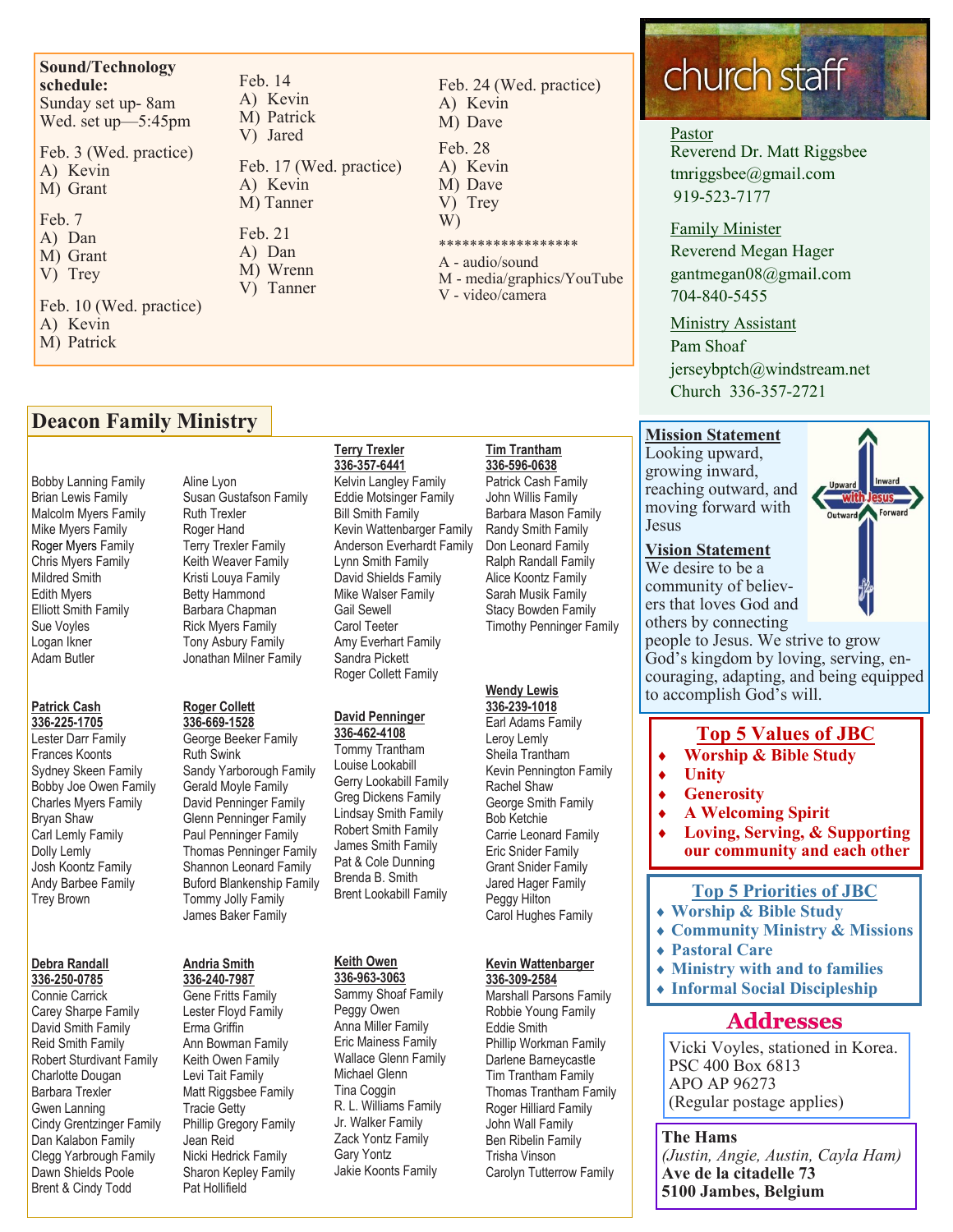# **Jersey Journal**

*Looking upward, growing inward, reaching outward, and moving forward with Jesus*

# February 2021

**2920 Jersey Church Road Lexington, NC 27292 336.357.2721 jerseybptch@windstream.net www.jerseybaptist.org**

**Our worship services** are broadcast live on YouTube at 10:00 a.m.

**The church office is closed at this time**. Please call the cell phone number of the staff to whom you wish to speak.

February 14—Announce a special called business meeting for Feb. 28 (to vote on Dan's replacement and nominate George's replacement)

February 28—Vote on Dan's replacement. Share who the elected deacon is then…Nominate George's replacement

April 11—Normal Church Conference

- Vote on George's replacement
- Nominate Slate of Deacon Candidates (normally scheduled)

From the Business Meeting on Sunday, January 10, 2021, the three nominees for deacon are:

> Reid Smith Robert Smith Robbie Young

You may vote for one of these to fill an unexpired term.



#### $\circledast$ NCDHHS

**CHICKEN**<br>NOODLE

**Soup/Stews for Pastor's Pantry is needed during the month of February.** Baskets are located in both building entrances for your donations. Your gift of just \$10 will **BUTP** buy \$120 worth of food through the partnership with Second Harvest Food Bank.

In December, 404 households, 739 seniors were served and 4,303 bags of food were distributed. **\*Empty grocery bags and crackers** are needed at this time, along with the soup.





Restoration is not a passive word; instead, it denotes activity. In 2021, JBC will focus on God's work of restoration and reconciliation. This focus places attention on our participation within. Pray continuously focusing on how God will guide you to be a part of his good works through JBC and in the community this upcoming year.

#### **From the Mission Team:**

As we pray for the Sneads transitioning to their new home in W-S, get ready to prayerfully welcome a new family to our mission house, the Branscomb family.

We will all learn more about the family soon who will be moving into the mission house on Thursday, February 18.

For now, we are asking for donations to fill their refrigerator and cabinets full of food and supplies. We are asking for donations to be brought on Sunday, Feb. 14, before and after the 10 am Worship service.

Some food ideas are: Capri suns, juice, Doritos, Pringles, frozen pancakes/waffles, frozen sausage biscuits, pepperoni pizza, Velveeta shells & cheese, popcorn chicken, lasagna, fresh fruit and vegetables.

An update from the pandemic task force. We would like to thank you for your continued prayers and patience as we navigate these uncharted waters. At this time, we will continue to look for guidance from the CDC and our state governance before we resume indoor worship. With the leadership of Jersey working together it was determined that our North Carolina state positivity rate needs to be sustained at 5% before indoor worship resumes. Once this occurs a more concrete date can be decided upon.

As a few reminders for all of our church family…mask must be worn 100% of the time indoors, even if you are able to maintain 6 ft of social distance. If a committee or small group meets inside, we are asking that you meet only in the multipurpose room at this time where 6 ft. of distance can be observed. If your group is using the facility, we are requesting a limit of 15 persons and reservations need to be made through the church office. After use, the area needs to be cleaned and sanitized by the group using the facility. If these guidelines are not observed the church building will be closed for small group use.

A reminder for outdoor guidelines are mask to and from your vehicle, and place your families' chairs 6 feet apart.

Again, wear your mask along with social distancing. Wash and sanitize your hands often. If you feel sick, please stay home. Thank you for your assistance and participation with this.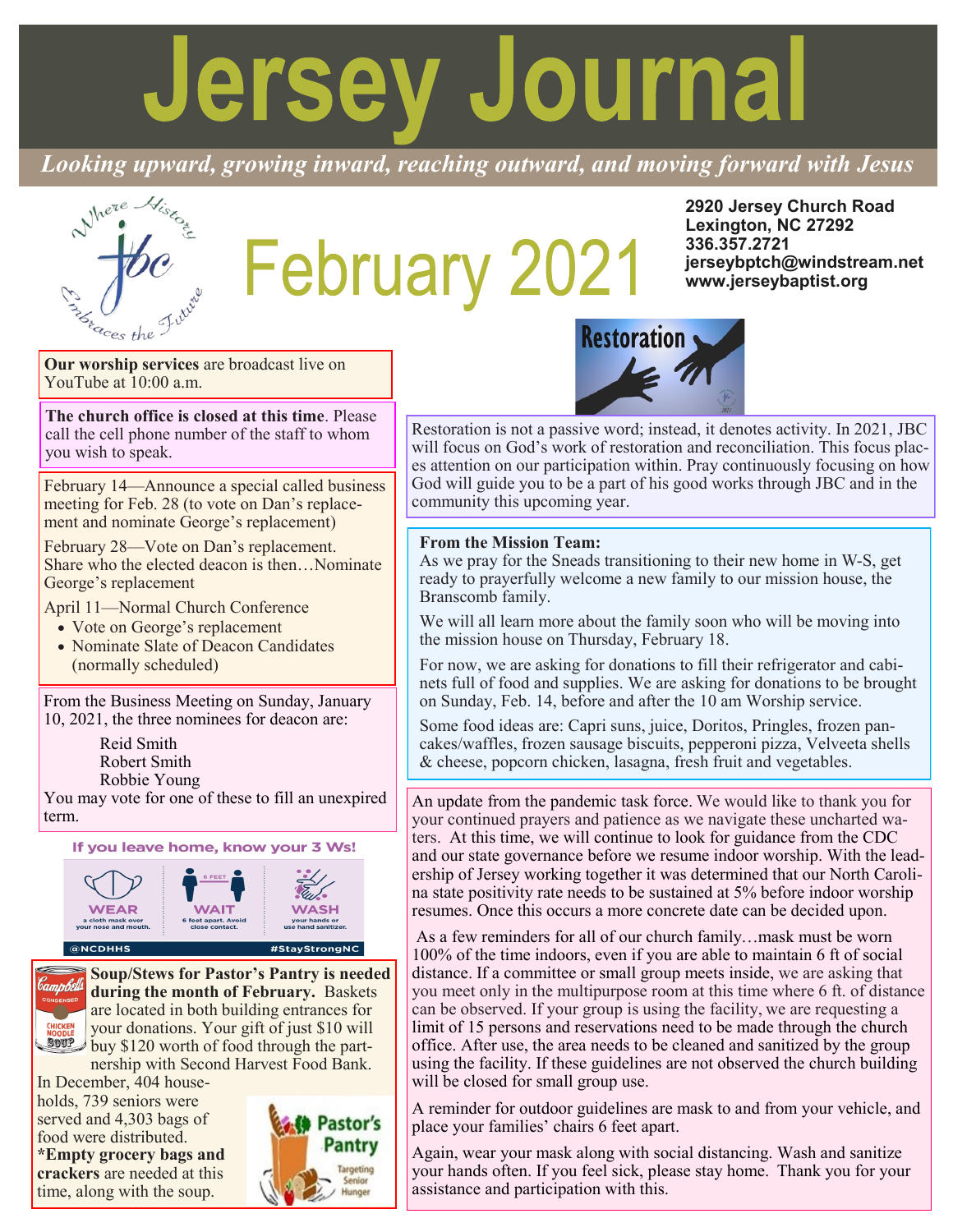# **Pastor's Thoughts**

I thank God for the way he allows us to participate in his will. As God intertwines his existence through us and among us there are moments of concrete clarity that emerge. One such moment was explained on the Wednesday devotion video posted January 20. During that video you heard me mention how I received a devotion from Becky Myers. Becky sent a video devotion from Rick Warren to several people. Within the video it was stated how powerful it is to begin the day focused on God's Word. Instead of starting the day hurriedly rushing to the to-do list, checking e mail, or social media, begin the day by reading at least 1 verse of scripture. Reading God's Word to begin the day puts Truth front and center. I continually strive to study, meditate on, and prayerfully live into God's Word. But *literally* starting the day as I open my eyes with a verse of scripture is a new venture.



Andie Smith and I spoke about this. She watched the video as well and also felt the power within this. We discussed how this would be a special opportunity for the church to practice together. So, I will provide a verse of

scripture each week for you to read (or memorize and recite) to begin each day, literally. We are asking each of you to start every day together, unified as a church and community, focused on God's Word. Let this practice deepen your awareness of how God is calling your conversations, relationships and purpose in the church and community to come straight from him.

I will state the new verse of the week at the conclusion of each Sunday worship service and via One Call on the following Mondays. We hope you will take advantage of this opportunity to be united through God's Word with specificity.

# **Records**

January (virtual worship)

Total tithes & offerings-\$17,427.41

*Other Monies given in Dec./Jan.* 

- Missions-The Ham's 150.00
- Pastor's Pantry 190.00
- SBC-Lottie Moon 1,325.00
- Benevolence Fund 446.80
- Memorial/Peggy Hilton/ Lottie Moon-SBC 25.00

#### **February Sermon Passages and Titles**

February 7 "The Original Lie" Scripture: Genesis 3:1-5

February 14 "Overwhelming Corruption Meets Profound Correction" Scripture: Genesis 6:11-14

February 21 "God's Path Requires Trust" Scripture: Exodus 13:17-14:31

February 28 "David and Goliath"

Scripture: 1 Samuel 17



Dear JBC Family,

Thank you so much for

the gift card & food that you sent during the holidays. It was a very difficult time for me & my church family was so good to me. Please continue to pray for me. I try to remember that it was Todd's first Christmas in heaven & he was with all his brothers & sisters.

> Love, Gwen

# **From Megan, our Family Minister**

This month the children and youth will be learning the following Bible stories: Jesus Heals, Prays, and Preaches, Jesus Calms a Storm, Four Friends Help a Paralyzed Man, and Jesus Heals the Blind Man.

I am excited that started Youth and Family Worship have started back! This month the Youth will meet on February 14 and 28. Family Worship nights will be February 7 and 21. Both will meet outside from 4 pm till 5 pm and be practicing social distancing. Everyone will need to bring a chair or blanket to sit on and of course their Bibles. Youth will be the same as it has been. We will be doing a study called Meant For More. It is a series that helps students discover that God's plan for their lives exceeds what they could ever imagine. I know that they are excited to be back together as a group. Family Worship will be much like our Children's Worship time but parents must stay with their children and be a part of the worship experience. We will be doing a study on Snacks. Families would sit together outside and be given all things needed for Worship (craft, game supplies, questions to discuss as a family, and of course the snack food that we are talking about that night). I will lead the lesson for the night then give instruction for the other parts of the night. We feel like this is the best and safest way to have something for our children, families, and youth at this time.

We are working hard to come up with creative ways for our children to still get a full worship and Sunday school experience. For right now, the children can watch the Bible story on Facebook or YouTube every Sunday at 10:30 am. I will be sending activities for the children to each parent through email. Parents will receive an email containing what the Bible story is about, items that they will need during video, activities that they can do during the week, questions to discuss as a family, and a family guide page. Worship bags are available for children during our Sunday morning worship.

We are also working on creative ways to minister to our youth. I want to encourage you to have your youth watch the Sunday school lessons that I will post on YouTube on Sunday mornings, even though they are geared toward the children, it is still the same lesson that the youth would learn in Sunday school. Youth is meeting again every other Sunday night from 4 pm till 5pm outside. I will email the dates and make that information available as soon as I know it. I will be emailing parents weekly and be sending a few different things. Make sure you are reading the emails because they are full of information.

I look forward to seeing everyone! Make sure that you are checking your email because they have more information about things that are coming up. Be praying for our children and our youth as they try to process all that is going on. Pray that they will trust God during these uncertain times.



Dear Church Family,

Thanks for prayers, cards, phone calls that I have received, and for food that was brought by different people. Continue to remember me as I improve.

> Love, Ruth Swink